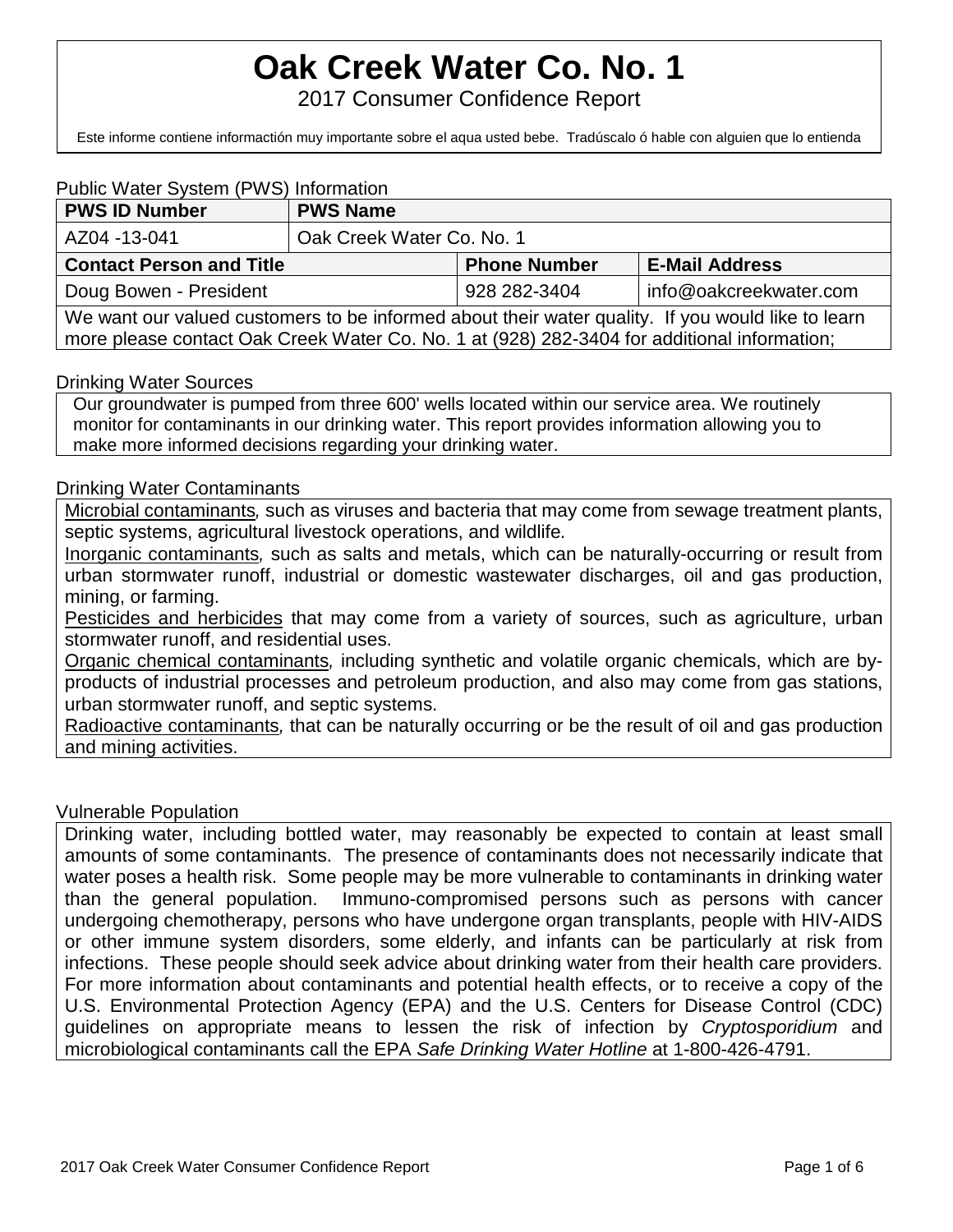**Definitions** 

AL = Action Level - The concentration of a contaminant which, if exceeded, triggers treatment or other requirements.

MCL = Maximum Contaminant Level – The highest level of a contaminant that is allowed in drinking water.

MCLG = Maximum Contaminant Level Goal - The level of a contaminant in drinking water below which there is no known or expected risk to health.

MFL = Million fibers per liter.

MRDL = Maximum Residual Disinfectant Level. The level of disinfectant added for water treatment that may not be exceeded at the consumer's tap.

MRDLG = Maximum Residual Disinfectant Level Goal. The level of disinfectant added for

treatment at which no known or anticipated adverse effect on health of persons would occur.

 $MREM =$  Millirems per year – a measure of radiation absorbed by the body.

NA = Not Applicable, sampling was not completed by regulation or was not required.

NTU = Nephelometric Turbidity Units, a measure of water clarity.

PCi/L = Picocuries per liter - picocuries per liter is a measure of the radioactivity in water.

PPM = Parts per million or Milligrams per liter (mg/L).

 $PPB =$  Parts per billion or Micrograms per liter ( $\mu q/L$ ).

PPT = Parts per trillion or Nanograms per liter.

PPQ = Parts per quadrillion or Picograms per liter.

| $ppm \times 1000 = ppb$                                          |
|------------------------------------------------------------------|
| $\boxed{\text{ppb} \times 1000 = \text{ppt}}$                    |
| $\begin{bmatrix} \text{ppt} & x 1000 = \text{ppq} \end{bmatrix}$ |

 $TT = Treatment Technique - A required process intended to reduce the level$ 

of a contaminant in drinking water.

### Health Effects Language

**Nitrate** in drinking water at levels above 10 ppm is a health risk for infants of less than six months of age. "High nitrate levels in drinking water can cause blue baby syndrome." Nitrate levels may rise quickly for short periods-of-time because of rainfall or agricultural activity. If you are caring for an infant, and detected nitrate levels are above 5 ppm, you should ask advice from your health care provider.

If **arsenic** is less than or equal to the MCL, your drinking water meets EPA's standards. EPA's standard balances the current understanding of arsenic's possible health effects against the costs of removing arsenic from drinking water. EPA continues to research the health effects of low levels of arsenic, which is a mineral known to cause cancer in humans at high concentrations and is linked to other health effects such as skin damage and circulatory problems.

**LEAD:** If present, elevated levels of lead can cause serious health problems, especially for pregnant women and young children. Lead in drinking water is primarily from materials and components associated with service lines and home plumbing. Oak Creek Water is responsible for providing high quality drinking water, but cannot control the variety of materials used in plumbing components. When your water has been sitting for several hours, you can minimize the potential for lead exposure by flushing your tap for 30 seconds to 2 minutes before using water for drinking or cooking. If you are concerned about lead in your water, you may wish to have your water tested. Information on lead in drinking water, testing methods, and steps you can take to minimize exposure is available from the Safe Drinking Water Hotline or at [www.epa.gov/safewater/lead.](http://www.epa.gov/safewater/lead)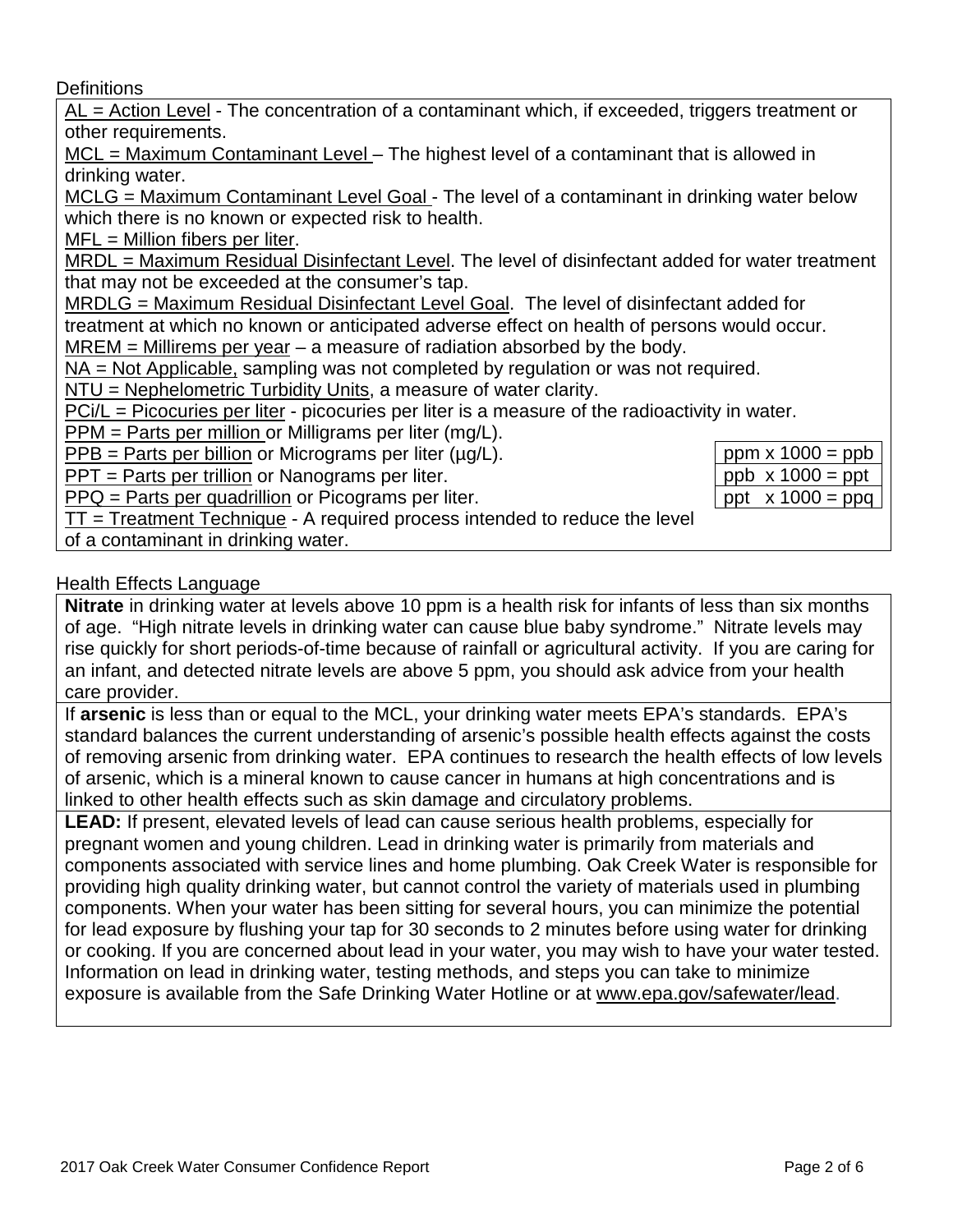## **Water Quality Data**

| Microbiological                                             | <b>Violation</b><br>Y or N | Number of<br><b>Samples</b><br><b>Present OR</b><br><b>Highest Level</b><br><b>Detected</b> | Absent (A) or<br>Present (P)<br>0R<br><b>Range of All</b><br>Samples (L-H) | <b>MCL</b>              | <b>MCLG</b>             | <b>Sample</b><br>Month &<br>Year | <b>Likely Source of</b><br><b>Contamination</b>                                                                                          |
|-------------------------------------------------------------|----------------------------|---------------------------------------------------------------------------------------------|----------------------------------------------------------------------------|-------------------------|-------------------------|----------------------------------|------------------------------------------------------------------------------------------------------------------------------------------|
| <b>Total Coliform Bacteria</b><br>1 positive monthly sample | N                          | 0                                                                                           | Absent                                                                     | Absent                  | Absent                  | $1/1/2016$ -<br>12/31/16         | Naturally Present in<br>Environment                                                                                                      |
| Lead & Copper                                               | <b>Violation</b><br>Y or N | 90 <sup>th</sup><br><b>Percentile</b><br><b>AND Number</b><br>of Samples<br>Over the AL     | Range of All<br>Samples (L-H)                                              | <b>AL</b>               | <b>ALG</b>              | <b>Sample</b><br>Month &<br>Year | <b>Likely Source of</b><br><b>Contamination</b>                                                                                          |
| Copper (ppm)                                                | N                          | 90 <sup>th</sup> Percentile<br>$=0.18$                                                      | $0.005 - 0.19$                                                             | $AL = 1.3$              | $ALG = 1.3$             | 9/2016                           | Corrosion of household<br>plumbing systems;<br>erosion of natural<br>deposits                                                            |
| Lead (ppb)                                                  | N                          | 90 <sup>th</sup> Percentile<br>$= 1.1$                                                      | $ND-1.0$                                                                   | $AL = 15$               | 0                       | 9/2016                           | Corrosion of household<br>plumbing systems;<br>erosion of natural<br>deposits                                                            |
| <b>Radionuclides</b>                                        | <b>Violation</b><br>Y or N | Running<br>Annual<br>Average<br>(RAA) OR<br><b>Highest Level</b><br><b>Detected</b>         | Range of All<br>Samples (L-H)                                              | <b>MCL</b>              | <b>MCLG</b>             | <b>Sample</b><br>Month &<br>Year | <b>Likely Source of</b><br><b>Contamination</b>                                                                                          |
| Gross Alpha emitters (pCi/L)                                | N                          | 1.9 PCI/L                                                                                   | 1.9 PCI/L                                                                  | 15                      | 0                       | 6/2016                           | Erosion of natural<br>deposits                                                                                                           |
| Combined Radium 226 & 228<br>(pCi/L)                        | N                          | 0.7 PCI/L                                                                                   | $0.7$ PCI/L                                                                | 5                       | 0                       | 6/2016                           | Erosion of natural<br>deposits                                                                                                           |
| <b>Inorganic Chemicals</b><br>(IOC)                         | <b>Violation</b><br>Y or N | Running<br>Annual<br>Average<br>(RAA) OR<br><b>Highest Level</b><br><b>Detected</b>         | Range of All<br>Samples (L-H)                                              | <b>MCL</b>              | <b>MCLG</b>             | <b>Sample</b><br>Month &<br>Year | <b>Likely Source of</b><br>Contamination                                                                                                 |
| Antimony (ppb)                                              | N                          | < 1.0                                                                                       | < 1.0                                                                      | 6                       | 6                       | 8-2016                           | Discharge from<br>petroleum refineries; fire<br>retardants; ceramics,<br>electronics and solder                                          |
| Arsenic (ppb)                                               | Y                          | $RAA = 9.9$                                                                                 | $8.1 - 13.8$                                                               | 10                      | 0                       | Monthly                          | Erosion of natural<br>deposits, runoff from<br>orchards, runoff from<br>glass and electronics<br>production wastes                       |
| <b>Asbestos (MFL)</b>                                       | N                          | < 0.2                                                                                       | < 0.2                                                                      | $\overline{7}$          | $\overline{7}$          | 6-2016                           | Decay of asbestos<br>cement water mains;<br>Erosion of natural<br>deposits                                                               |
| Barium (ppm)                                                | N                          | 0.21                                                                                        | 0.21                                                                       | $\overline{2}$          | $\overline{2}$          | 6-2016                           | Discharge of drilling<br>wastes; discharge from<br>metal refineries: Erosion<br>of natural deposits                                      |
| Beryllium (ppb)                                             | $\mathsf{N}$               | < 1.0                                                                                       | < 1.0                                                                      | $\overline{\mathbf{4}}$ | $\overline{\mathbf{4}}$ | 6-2016                           | Discharge from metal<br>refineries and coal-<br>burning factories;<br>discharge from electrical,<br>aerospace, and defense<br>industries |
| Cadmium (ppb)                                               | N                          | < 0.5                                                                                       | < 0.5                                                                      | 5                       | 5                       | 6-2016                           | Corrosion of galvanized<br>pipes; natural deposits;<br>metal refineries; runoff<br>from waste batteries and<br>paints                    |
| Chromium (ppb)                                              | N                          | 2.6                                                                                         | 2.6                                                                        | 100                     | 100                     | 6-2016                           | Discharge from steel and<br>pulp mills; Erosion of<br>natural deposits                                                                   |
| Cyanide (ppb)                                               | N                          | < 25                                                                                        | $<$ 25                                                                     | 200                     | 200                     | 6-2016                           | Discharge from<br>steel/metal factories;<br>Discharge from plastic<br>and fertilizer factories                                           |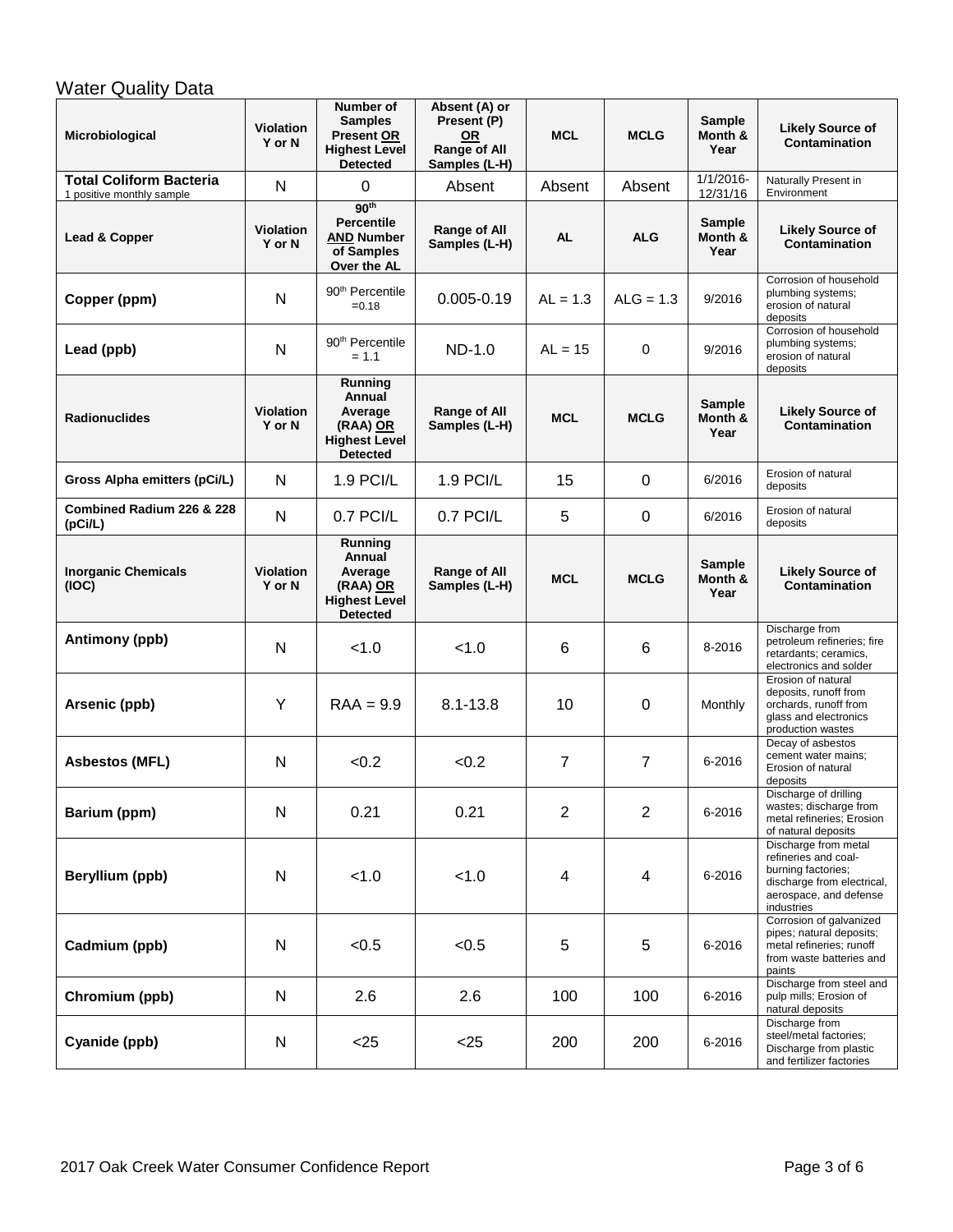| Fluoride (ppm)                                                     | N                | 0.08                                                | 0.08                | 4              | $\overline{4}$   | 6-2016          | Erosion of natural<br>deposits; water additive<br>which promotes strong<br>teeth; discharge from<br>fertilizer and aluminum<br>factories |
|--------------------------------------------------------------------|------------------|-----------------------------------------------------|---------------------|----------------|------------------|-----------------|------------------------------------------------------------------------------------------------------------------------------------------|
| Mercury (ppb)                                                      | $\mathsf{N}$     | < 0.2                                               | < 0.2               | $\overline{2}$ | $\overline{2}$   | 6-2016          | Erosion of natural<br>deposits; Discharge from<br>refineries and factories;<br>Runoff from landfills and<br>cropland.                    |
| Nitrate (ppm)                                                      | $\mathsf{N}$     | 0.75                                                | $0.44 - 0.75$       | 10             | 10               | 9-2017          | Runoff from fertilizer use;<br>leaching from septic<br>tanks, sewage; erosion<br>of natural deposits                                     |
| Nitrite (ppm)                                                      | N                | < 0.05                                              | < 0.05              | 1              | 1                | 9-2017          | Runoff from fertilizer<br>use; leaching from<br>septic tanks, sewage;<br>erosion of natural<br>deposits                                  |
| Selenium (ppb)                                                     | N                | $5$                                                 | $5$                 | 50             | 50               | 6-2016          | Discharge from<br>petroleum and metal<br>refineries; erosion of<br>natural deposits;<br>discharge from mines                             |
| Sodium (ppm)                                                       | N                | $\overline{7}$                                      | $\overline{7}$      | 3000           | 3000             | 6-2016          | N/A                                                                                                                                      |
| Thallium (ppb)                                                     | N                | < 1.0                                               | < 1.0               | 2              | 0.5              | 6-2016          | Leaching from ore-<br>processing sites;<br>discharge from<br>electronics, glass,<br>and drug factories                                   |
| <b>Synthetic Organic</b>                                           | <b>Violation</b> | Running<br>Annual<br>Average                        | <b>Range of All</b> |                |                  | <b>Sample</b>   | <b>Likely Source of</b>                                                                                                                  |
| Chemicals (SOC)                                                    | Y or N           | (RAA) OR<br><b>Highest Level</b><br><b>Detected</b> | Samples (L-H)       | <b>MCL</b>     | <b>MCLG</b>      | Month &<br>Year | <b>Contamination</b>                                                                                                                     |
| 2,4-D (ppb)                                                        | N                | < 0.1                                               | < 0.1               | 70             | 70               | 6-2016          | Runoff from herbicide<br>used on row crops                                                                                               |
| 2,4,5-TP (a.k.a. Silvex)                                           | N                | < 0.2                                               | < 0.2               | 50             | 50               | 6-2016          | Residue of banned<br>herbicide                                                                                                           |
| (ppb)<br>Atrazine (ppb)                                            | $\mathsf{N}$     | < 0.05                                              | < 0.05              | 3              | 3                | 6-2016          | Runoff from herbicide<br>used on row crops                                                                                               |
| Benzo (a) pyrene (PAH)<br>(ppt)                                    | N                | < 50                                                | $50$                | 200            | 0                | 6-2016          | Leaching from linings<br>of water storage tanks<br>and distribution lines                                                                |
| Carbofuran (ppb)                                                   | N                | < 0.5                                               | < 0.5               | 40             | 40               | 6-2016          | Leaching of soil<br>fumigant used on rice<br>and alfalfa                                                                                 |
| Chlordane (ppb)                                                    | N                | < 0.1                                               | < 0.1               | $\overline{2}$ | $\mathbf 0$      | 6-2016          | Residue of banned<br>termiticide                                                                                                         |
| Dalapon (ppb)                                                      | $\mathsf{N}$     | $<$ 1                                               | $<$ 1               | 200            | 200              | 6-2016          | Runoff from herbicide<br>used on rights of way                                                                                           |
| Di (2-ethylhexyl) adipate<br>(ppb)                                 | ${\sf N}$        | <0.6                                                | <0.6                | 400            | 400              | 6-2016          | Discharge from<br>chemical factories                                                                                                     |
| Di (2-ethylhexyl)<br>phthalate (ppb)                               | ${\sf N}$        | <0.6                                                | <0.6                | 6              | 0                | 6-2016          | Discharge from<br>rubber and chemical<br>factories                                                                                       |
| Dibromochloropropane<br>(1,2-DIBROMO-3-<br>CHLOROPROPANE)<br>(ppt) | N                | 100                                                 | < 100               | 200            | $\boldsymbol{0}$ | 6/2016          | Runoff/leaching from<br>soil fumigant used on<br>soybeans, cotton,<br>pineapples,<br>and orchards                                        |
| Dinoseb (ppb)                                                      | N                | < 0.2                                               | < 0.2               | $\overline{7}$ | $\overline{7}$   | 6-2016          | Runoff from herbicide<br>used on soybeans<br>and vegetables<br>Runoff from herbicide                                                     |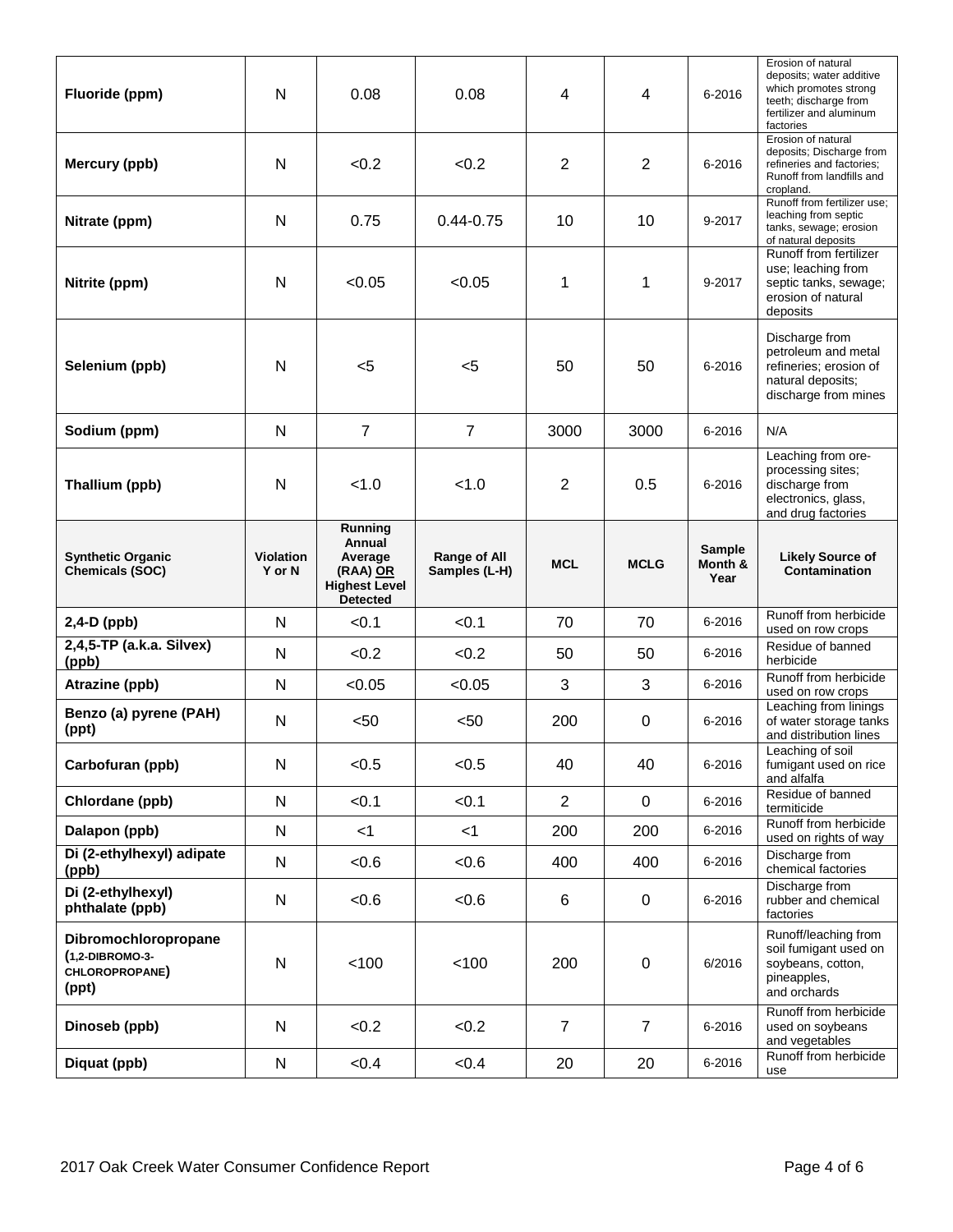| <b>Dioxin</b><br>$[a.k.a. 2,3,7,8-TCDD]$<br>(ppq)                 | N                          | $<$ 5                                                                               | $5$                           | 30             | 0              | 6-2016                           | Emissions from waste<br>incineration and other<br>combustion;<br>discharge from<br>chemical factories |
|-------------------------------------------------------------------|----------------------------|-------------------------------------------------------------------------------------|-------------------------------|----------------|----------------|----------------------------------|-------------------------------------------------------------------------------------------------------|
| Endothall (ppb)                                                   | N                          | $5$                                                                                 | $5$                           | 100            | 100            | 6-2016                           | Runoff from herbicide<br>use                                                                          |
| Endrin (ppb)                                                      | $\mathsf{N}$               | < 0.01                                                                              | < 0.01                        | $\overline{2}$ | $\overline{2}$ | 6-2016                           | Residue of banned<br>insecticide                                                                      |
| Ethylene dibromide (ppt)                                          | $\mathsf{N}$               | <10                                                                                 | $<$ 10                        | 50             | $\mathbf 0$    | 6-2016                           | Discharge from<br>petroleum refineries                                                                |
| Glyphosate (ppb)                                                  | N                          | <6                                                                                  | <6                            | 700            | 700            | 6-2016                           | Runoff from herbicide<br>use                                                                          |
| Heptachlor (ppt)                                                  | N                          | < 100                                                                               | < 100                         | 400            | 0              | 6-2016                           | Residue of banned<br>termiticide                                                                      |
| Heptachlor epoxide (ppt)                                          | N                          | < 100                                                                               | < 100                         | 200            | 0              | 6-2016                           | Breakdown of<br>heptachlor                                                                            |
| Hexachlorobenzene (ppb)                                           | $\mathsf{N}$               | < 0.05                                                                              | < 0.05                        | 1              | $\mathbf 0$    | 6-2016                           | Discharge from metal<br>refineries and<br>agricultural chemical<br>factories                          |
| Hexachlorocyclo<br>pentadiene (ppb)                               | N                          | < 0.05                                                                              | < 0.05                        | 50             | 50             | 6-2016                           | Discharge from<br>chemical factories                                                                  |
| Lindane (aka BHC-<br>Gamma) (ppt)                                 | N                          | $<$ 10                                                                              | $<$ 10                        | 200            | 200            | 6-2016                           | Runoff/leaching from<br>insecticide used on<br>cattle, lumber,<br>gardens                             |
| <b>Methoxychlor (ppb)</b>                                         | N                          | < 0.05                                                                              | < 0.05                        | 40             | 40             | 6-2016                           | Runoff/leaching from<br>insecticide used on<br>fruits, vegetables,<br>alfalfa,                        |
| Oxamyl (a.k.a. Vydate)<br>(ppb)                                   | N                          | < 0.5                                                                               | < 0.5                         | 200            | 200            | 6-2016                           | Runoff/leaching from<br>insecticide used on<br>apples, potatoes and<br>tomatoes                       |
| <b>PCBs [Polychlorinated</b><br>biphenyls] (aka Aroclor)<br>(ppt) | $\mathsf{N}$               | 100                                                                                 | 100                           | 500            | 0              | 6-2016                           | Runoff from landfills;<br>discharge of waste<br>chemicals                                             |
| Pentachlorophenol (ppb)                                           | N                          | < 0.04                                                                              | < 0.04                        | 1              | 0              | 6-2016                           | Discharge from wood<br>preserving factories                                                           |
| Picloram (ppb)                                                    | N                          | < 0.1                                                                               | < 0.1                         | 500            | 500            | 6-2016                           | Herbicide runoff                                                                                      |
| Simazine (ppb)                                                    | N                          | < 0.05                                                                              | < 0.05                        | 4              | 4              | 6-2016                           | Herbicide runoff                                                                                      |
| <b>Volatile Organic Chemicals</b><br>(VOC)                        | <b>Violation</b><br>Y or N | Running<br>Annual<br>Average<br>(RAA) OR<br><b>Highest Level</b><br><b>Detected</b> | Range of All<br>Samples (L-H) | <b>MCL</b>     | <b>MCLG</b>    | <b>Sample</b><br>Month &<br>Year | <b>Likely Source of</b><br>Contamination                                                              |
| Benzene (ppb)                                                     | N                          | < 0.5                                                                               | < 0.5                         | 5              | 0              | 6-2016                           | Discharge from<br>factories; leaching<br>from gas storage<br>tanks and landfills                      |
| <b>Carbon tetrachloride</b><br>(ppb)                              | N                          | < 0.5                                                                               | < 0.5                         | 5              | $\pmb{0}$      | 6-2016                           | Discharge from<br>chemical plants and<br>other industrial<br>activities                               |
| Chlorobenzene (ppb)                                               | $\mathsf{N}$               | < 0.5                                                                               | < 0.5                         | 100            | 100            | 6-2016                           | Discharge from<br>chemical and<br>agricultural chemical<br>factories                                  |
| o-Dichlorobenzene (ppb)                                           | N                          | < 0.5                                                                               | < 0.5                         | 600            | 600            | 6-2016                           | Discharge from<br>industrial chemical<br>factories                                                    |
| p-Dichlorobenzene (ppb)                                           | N                          | < 0.5                                                                               | < 0.5                         | 75             | 75             | 6-2016                           | Discharge from<br>industrial chemical<br>factories                                                    |